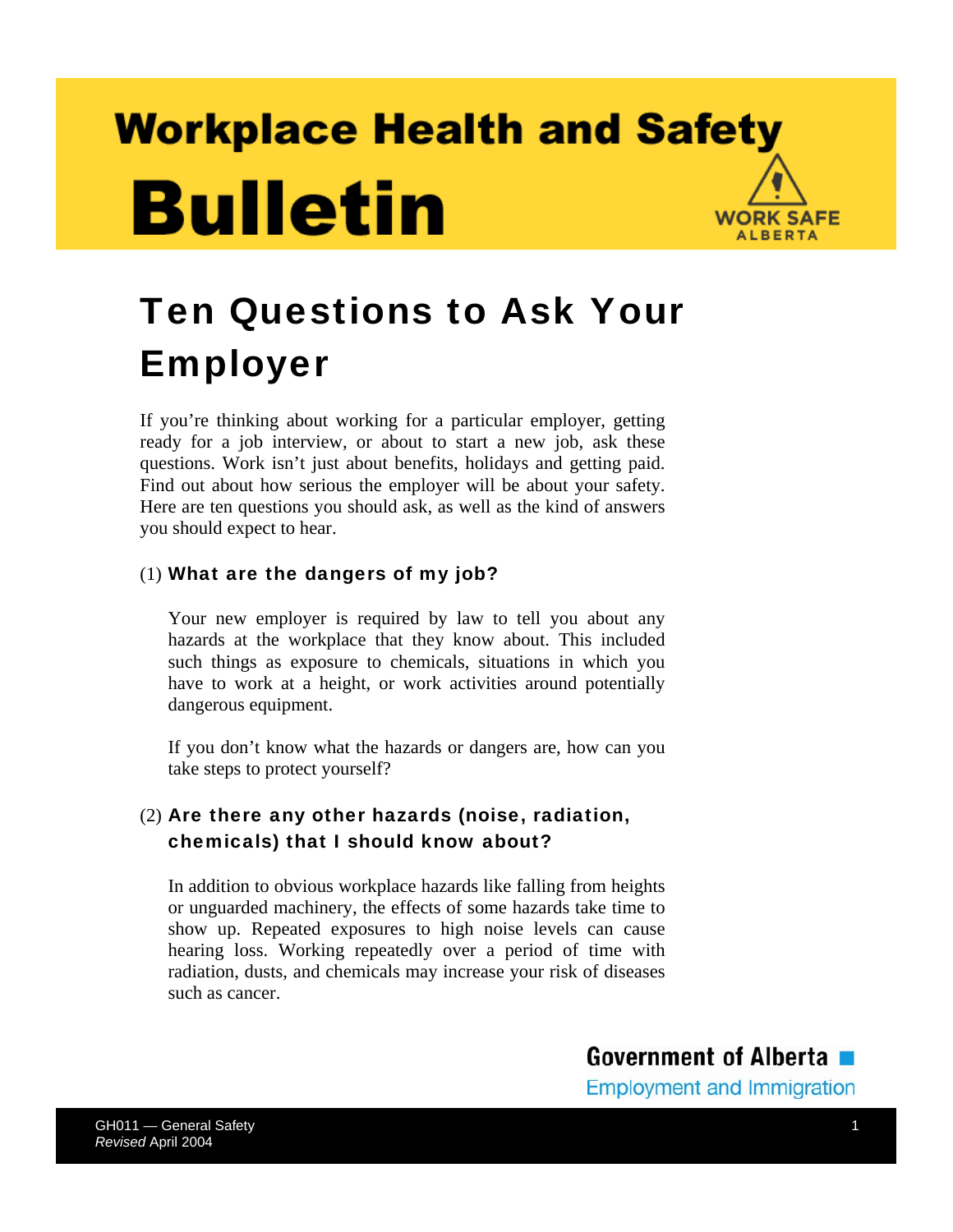

Your employer is required by law to share this information with you and to tell you how to work safely with these materials. The law may also require that protective safety equipment be used.

#### (3) Will I receive job safety training? When?

Alberta's *Occupational Health and Safety Regulation* requires your new employer to make sure you have the skills to safely do the work you're assigned. If you're still learning those skills and aren't quite "competent", then the law requires that you be under the direct supervision of someone who has those skills. If you're learning how to unload chemicals from a tanker truck and your skilled partner is called away for some reason, stop everything until they come back if you don't know exactly what to do. Sure it's easy to finish the job on your own. And most times everything will go well. But stop everything this time, and learn all the skills you need to do the job properly, and maybe the next time you can finish the job on your own.

Making sure you have the skills to safely do the work you're assigned means getting trained. In certain cases training must be provided before you begin work. If you'll be working with hazardous chemicals, you must first receive Workplace Hazardous Materials Information System (WHMIS) Training. If you'll be working with asbestos, you may also need to take a government-approved course.

If you've been asked to do something that may endanger you or your co-workers and have not been given adequate training or supervision, the law requires you to refuse to do that work. The *Occupational Health and Safety Act*, the law that requires you to refuse that work, also protects you from disciplinary action by your employer.

#### (4) Do you have safety meetings?

Although the law doesn't require most workplaces to have regular safety meetings, the fact that your employer has them is a good indication of their commitment to safety.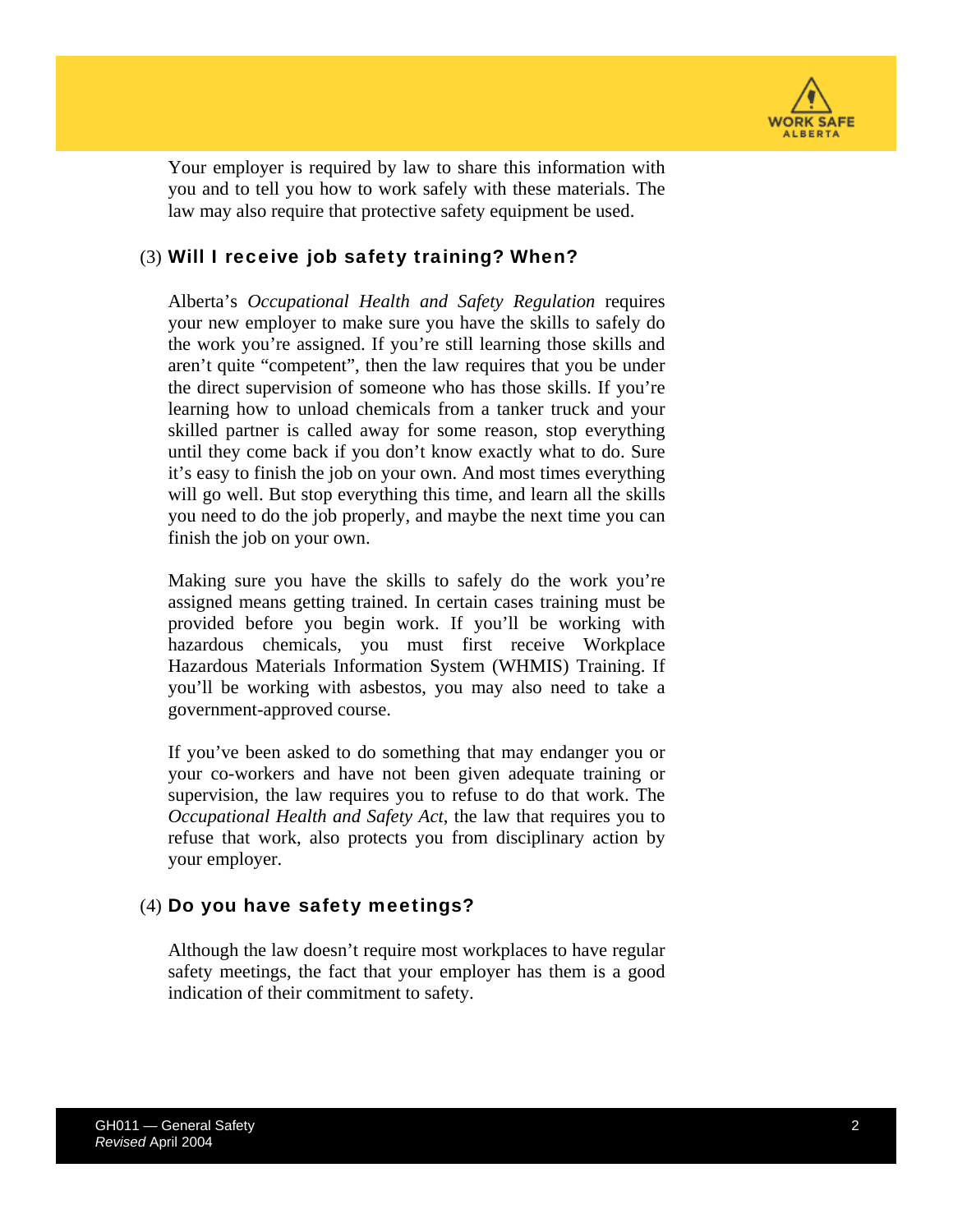

#### (5) Is there any safety equipment I'll be expected to wear? Will I receive training in how to use it? When?

The law requires your employer to make sure that you use appropriate safety equipment when and where it's necessary. Your employer is also required to make sure that you're trained in how to use this equipment properly.

The law requires employers to provide respiratory protective equipment where there is a breathing hazard and hearing protection where noise limits set by law are exceeded. Employers are not required by law to provide items such as safety boots, protective eyewear, hard hats and fire resistant clothing. However, if such equipment is necessary, your employer is responsible for making sure that you use it. One of the ways your employer can do this is to ask you to bring your own as a condition of employment. Ask if you're not sure.

#### (6) Will I be trained in emergency procedures (fire, chemical spill)? When?

The law requires your employer to make sure that you're either competent – have the skills – to work safely or are under the direct supervision of someone who is competent. If you're not under the direct supervision of a competent person, your employer must tell you the emergency procedures before you start work.

WHMIS training is required *before* you begin working with any hazardous materials. WHMIS training must also include what to do in case of an emergency.

#### (7) Where are fire extinguishers, first aid kits, and other emergency equipment located?

The law requires your employer to control the hazards at your workplace. This includes providing fire extinguishers and specialized equipment required to control the hazards that may arise during emergencies.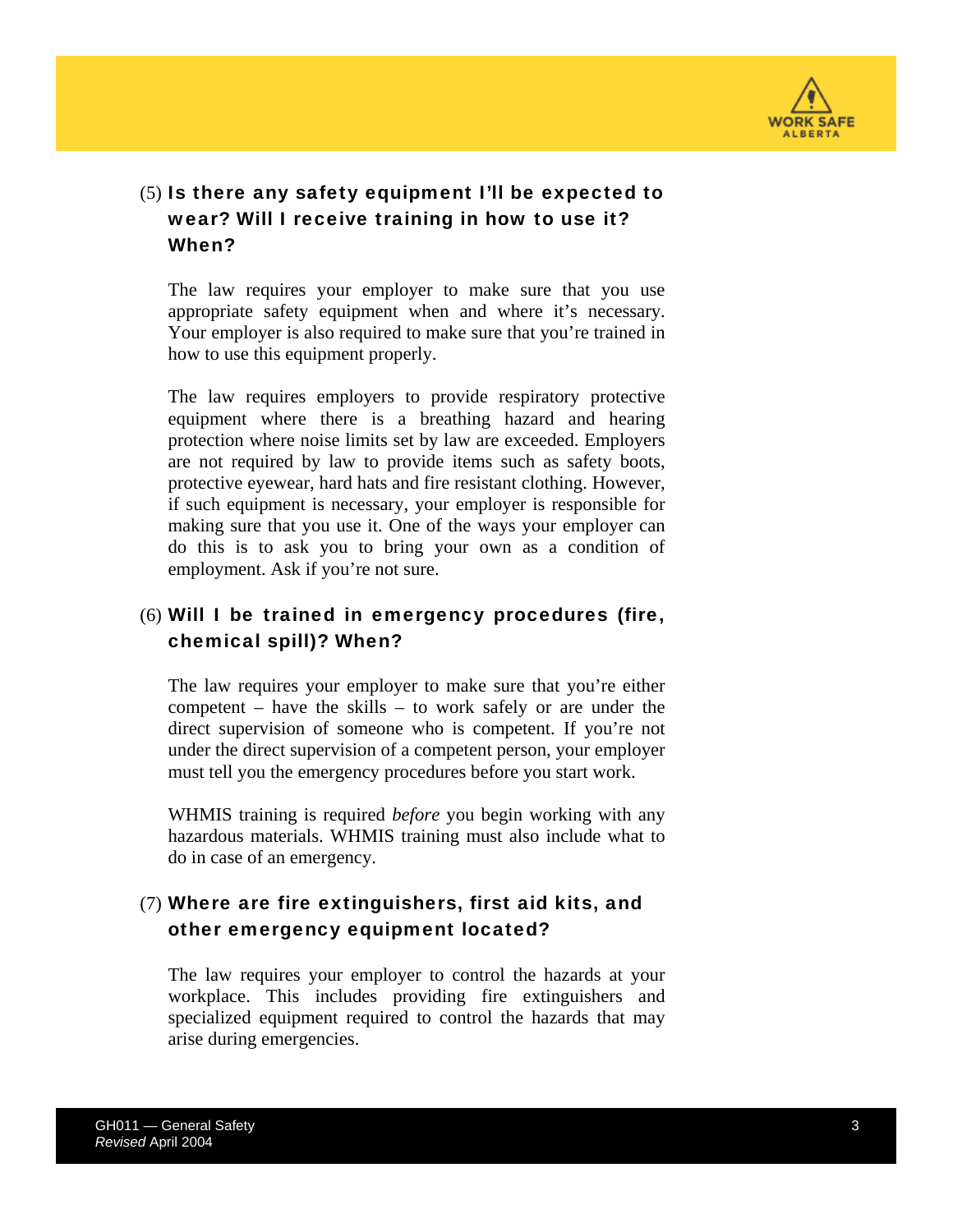

At a minimum, all workplaces must have a first aid kit. The type of kit depends on the number of workers, how hazardous the work is, and the location of the workplace. Most workplaces are required to have individuals present who are trained in providing first aid.

#### (8) What do I do if I get hurt? Who is the first aid person?

The law requires your employer to provide first aid equipment and services at your workplace. This means that the right type of first aid kit must be on-site and an appropriate number of individuals must be trained in first aid and available at all times. Find out who the first aiders are in case you ever need their help. If you do get injured and require first aid, you are required by law to report the injury to your employer as soon as possible.

#### (9) What are my health and safety responsibilities?

The law required you to take reasonable care to protect the health and safety of you and your co-workers. This includes cooperating with your employer by following the employer's safety rules and taking required safety training.

Remember that if you've been asked to do something that may endanger you or your co-workers, and have not been given adequate training or supervision, the law requires you to refuse to do that work.

#### $(10)$  Who do I ask if I have a health and safety question?

The first person to ask should always be your employer, usually a supervisor, since they know your workplace best. However, you can contact the Workplace Health and Safety Contact Centre, by dialing toll free 1-866-415-8690 and talk with one of our staff, or reach us on the Internet at [www.worksafely.org](http://www.worksafely.org/) All calls are kept confidential.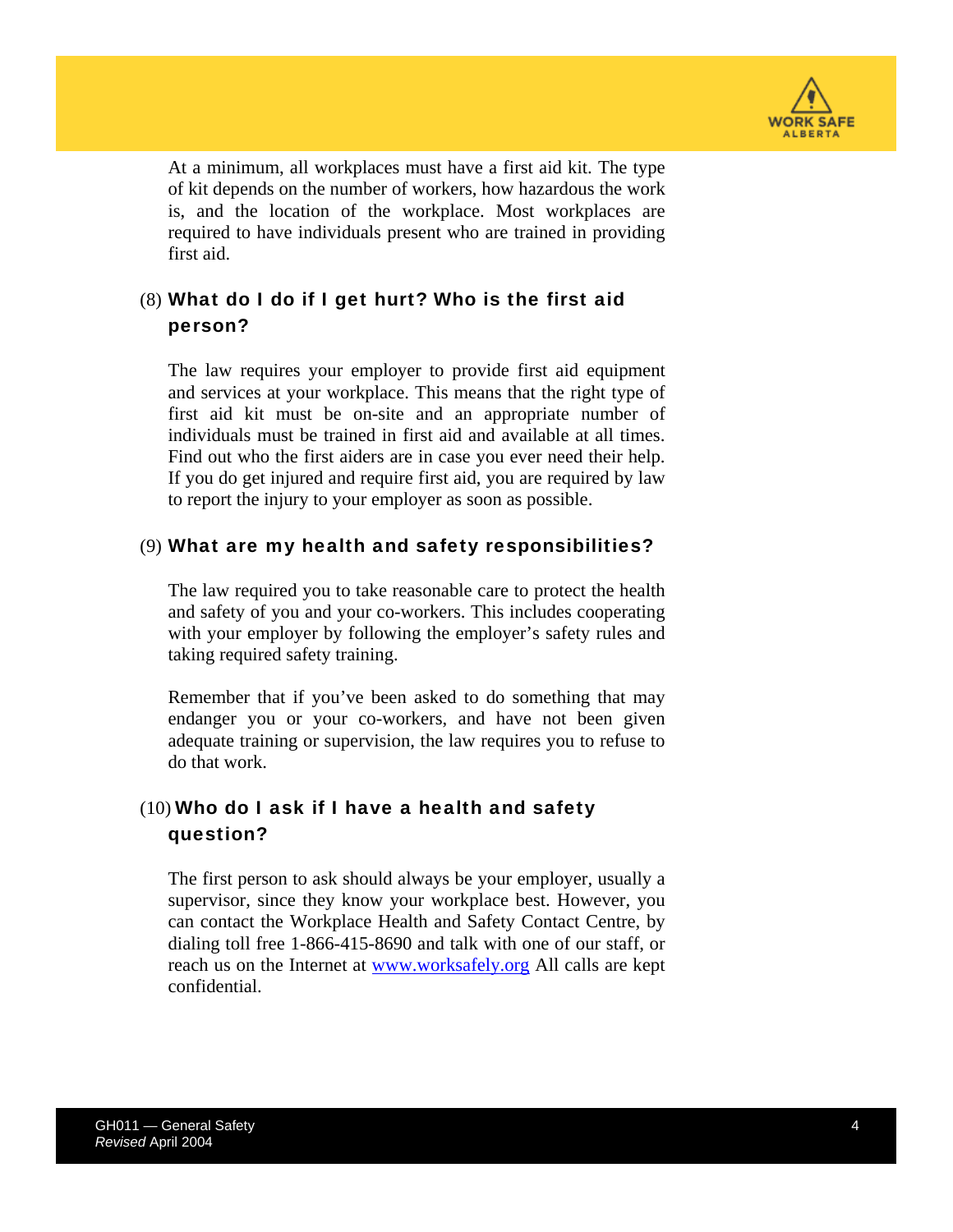

If you are experiencing a serious problem, one of our Occupational Health and Safety Officers can drop by the workplace and check things out. All questions and complaints are kept confidential.

### For more information

- [http://www.qp.alberta.ca/574.cfm?page=O02.cfm&leg\\_type=](http://www.qp.alberta.ca/574.cfm?page=O02.cfm&leg_type=Acts&isbncln=0779749200) [Acts&isbncln=0779749200](http://www.qp.alberta.ca/574.cfm?page=O02.cfm&leg_type=Acts&isbncln=0779749200) Occupational Health and Safety Act
- [http://www.qp.alberta.ca/574.cfm?page=2003\\_062.cfm&leg\\_type=Regs&i](http://www.qp.alberta.ca/574.cfm?page=2003_062.cfm&leg_type=Regs&isbncln=077971752X) [sbncln=077971752X](http://www.qp.alberta.ca/574.cfm?page=2003_062.cfm&leg_type=Regs&isbncln=077971752X) Occupational Health and Safety Regulation
- [http://employment.alberta.ca/documents/WHS/WHS-LEG\\_ohsc\\_2009.pdf](http://employment.alberta.ca/documents/WHS/WHS-LEG_ohsc_2009.pdf) Occupational Health and Safety Code
- <http://employment.alberta.ca/SFW/3969.html> Occupational Health and Safety Code Explanation Guide